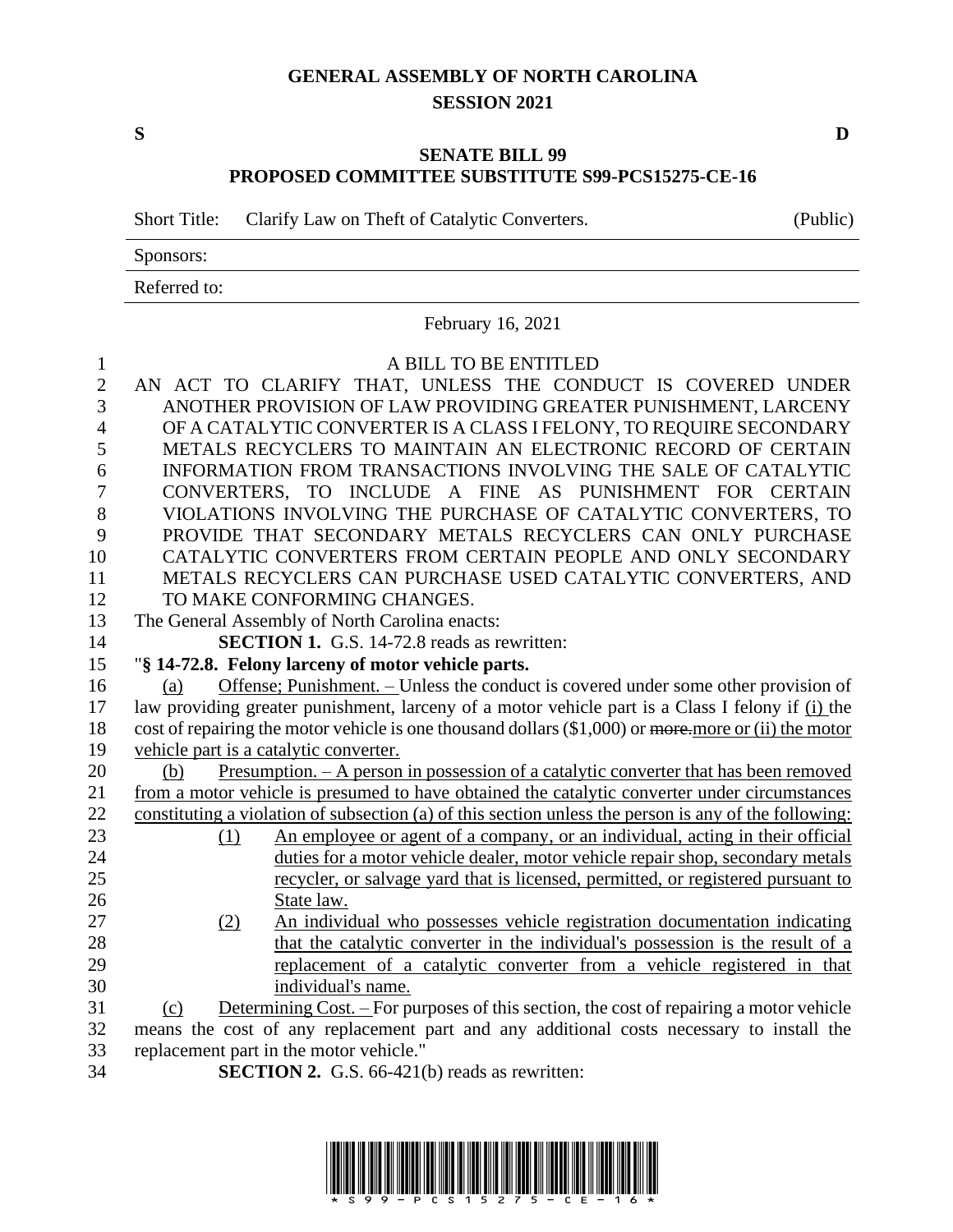|                  |         | <b>General Assembly Of North Carolina</b>                                                      | <b>Session 2021</b> |
|------------------|---------|------------------------------------------------------------------------------------------------|---------------------|
| $\mathbf{1}$     | " $(b)$ | Records Required. — A secondary metals recycler shall maintain $a$ -an electronic              |                     |
| $\mathbf{2}$     |         | record of all purchase transactions in which the secondary metals recycler purchases regulated |                     |
| 3                |         | metals property. The record of each transaction shall contain the following information:       |                     |
| $\overline{4}$   | (1)     | The name and address of the secondary metals recycler.                                         |                     |
| 5                | (2)     | The name, initials, or other identification of the individual entering the                     |                     |
| $\boldsymbol{6}$ |         | information.                                                                                   |                     |
| $\boldsymbol{7}$ | (3)     | The date of the transaction.                                                                   |                     |
| 8                | (4)     | The weight of the regulated metals property purchased.                                         |                     |
| 9                | (5)     | The description made in accordance with the custom of the trade of the type                    |                     |
| 10               |         | of regulated metals property purchased and the physical address where the                      |                     |
| 11               |         | regulated metals were obtained by the seller and the date when purchased, and                  |                     |
| 12               |         | a statement signed by the seller or the seller's agent certifying that the seller              |                     |
| 13               |         | or the seller's agent has the lawful right to sell and dispose of the property.                |                     |
| 14               | (6)     | The amount of consideration given for the regulated metals property.                           |                     |
| 15               | (7)     | The name and address of the vendor of the regulated metals property and the                    |                     |
| 16               |         | license plate number, make, model, and color of the vehicle used to deliver                    |                     |
| 17               |         | the regulated metals.                                                                          |                     |
| 18               | (8)     | A photocopy or electronic scan of the unexpired drivers license or state or                    |                     |
| 19               |         | federally issued photo identification card of the person delivering the                        |                     |
| 20               |         | regulated metals property to the secondary metals recycler. If the secondary                   |                     |
| 21               |         | metals recycler has a copy of the valid photo identification of the person                     |                     |
| 22               |         | delivering the regulated metals property on file, the secondary metals recycler                |                     |
| 23               |         | must examine the photo identification and verify that it has not expired, but                  |                     |
| 24               |         | may reference the photo identification that is on file without making a separate               |                     |
| 25               |         | photocopy or electronic scan for each subsequent transaction. If the person                    |                     |
| 26               |         | delivering the regulated metals property does not have an unexpired drivers                    |                     |
| 27               |         | license or an unexpired state or federally issued photo identification card, the               |                     |
| 28               |         | secondary metals recycler shall not complete the transaction.                                  |                     |
| 29               | (9)     | A copy of the receipt required under subsection (a) of this section when all the               |                     |
| 30               |         | information required under subsection (a) of this section is clear and legible                 |                     |
| 31               |         | or, in the event the copy of the receipt is not clear or not legible, the original             |                     |
| 32               |         | receipt.                                                                                       |                     |
| 33               | (10)    | A video or digital photograph of the seller together with the regulated metals                 |                     |
| 34               |         | property being delivered by the seller. The video or photograph required by                    |                     |
| 35               |         | this section shall be of a quality that is sufficient to allow a person of ordinary            |                     |
| 36               |         | faculties to identify the person recorded or photographed.                                     |                     |
| 37               | (11)    | In transactions involving catalytic converters that are not attached to a vehicle,             |                     |
| 38               |         | and central air conditioner evaporator coils or condensers, the person                         |                     |
| 39               |         | delivering the materials shall place next to that person's signature on the                    |                     |
| 40               |         | receipt required under subsection (a) of this section, a clear impression of that              |                     |
| 41               |         | person's index finger that is in ink and free of any smearing. A secondary                     |                     |
| 42               |         | metals recycler may elect to obtain the fingerprint electronically. If the                     |                     |
| 43               |         | secondary metals recycler has a copy of the fingerprint of the person                          |                     |
| 44               |         | delivering the nonferrous metal on file, the secondary metals recycler must                    |                     |
| 45               |         | examine the photo identification, but may reference the fingerprint that is on                 |                     |
| 46               |         | file without making a separate fingerprint for each subsequent transaction. If                 |                     |
| 47               |         | a secondary metals recycler purchases a catalytic converter pursuant to                        |                     |
| 48               |         | $G.S. 66-424(a)(3a)$ , then the secondary metals recycler shall make and retain                |                     |
| 49               |         | a copy of all documentation provided to and relied upon by the secondary                       |                     |
| 50<br>51         |         | metals recycler in determining the status of the seller of the catalytic<br>converter."        |                     |
|                  |         |                                                                                                |                     |